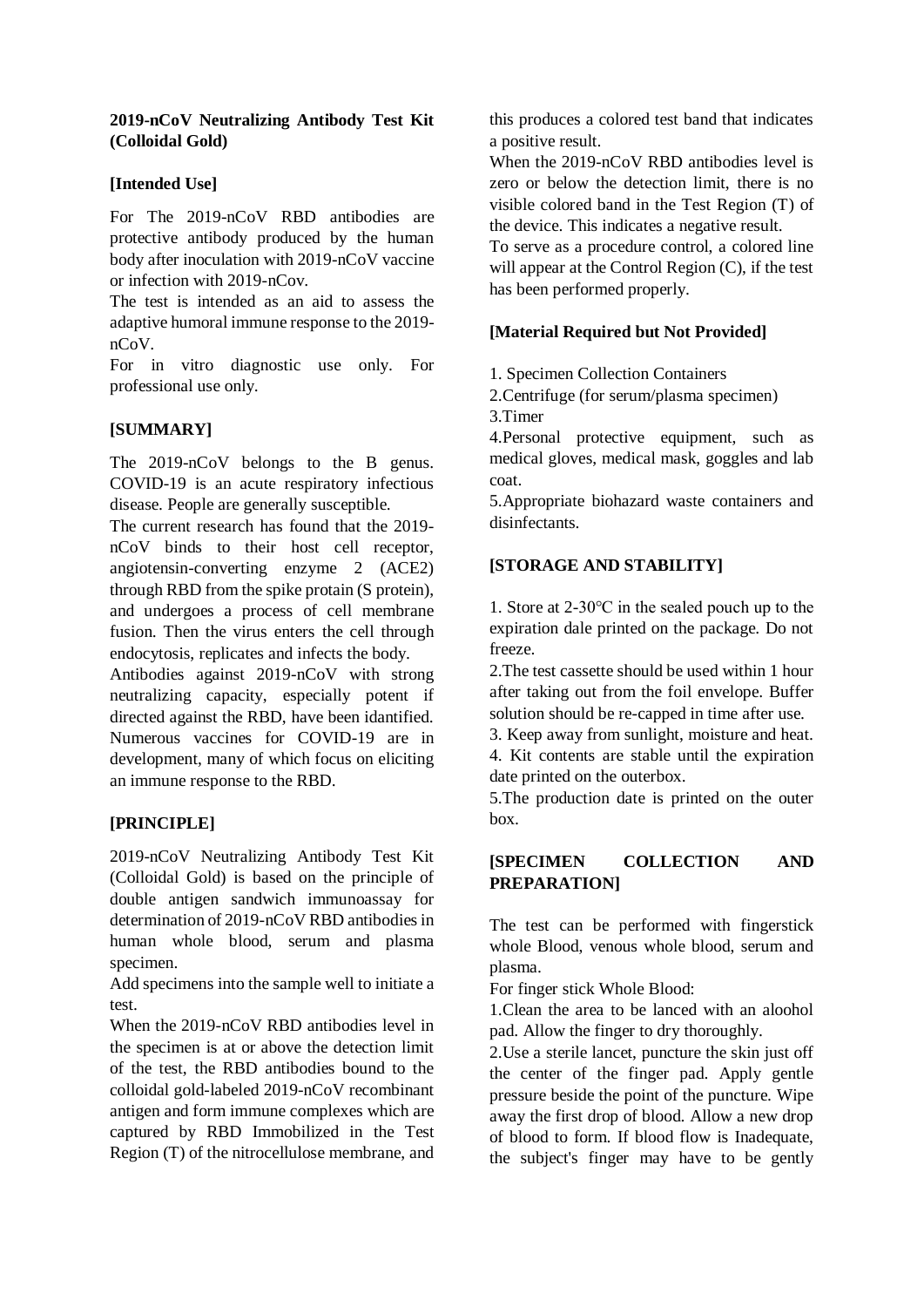massaged at the finger base to produce a droplet of sufficient volume.

3.Draw 40ul of finger blood with the disposable dropper. Whole blood specimen collected by- fingerstick should be tested Immediately.

For Venous Whole Blood

1.According to standard venous blood collection procedure, collect a venipuncture whole blood specimen using a blood collection tube with suitable anticoagulant (containing EDTA or Heparin). Other anticoagulants have not been validated and may give incorrect result.

2.1t is recommended that whole blood specimen is tested at the time of specimen collection. If the specimens are not tested immediately, they may be stored at 2-8°C for up to 3 days. Prior to testing, mix the blood by gentle inversion several times, do not freeze or heat whole blood specimens.

# **[PRECAUTION]**

1.This kit is for in vitro diagnostic use only.

which is for storage purposes only, and is not used in test procedure.

3.All specimens should be trealed as capable of transmitting diseases. Use appropriate precautions in the collection, handling, storage and disposal of testing samples and used kit contents. And follow biosafety level 2 or higher guidelines.

4.Wear appropriate personal protective equioment (a.g. medical gloves, medical mask, goggles and lab coat) when handling the contents of this kit.

5.Proper specimen collection, storage and transport are citical to the performance of this test. Discard after first use. The lest cannot be used more than once.

6. Avoid excessively high temperature in the lesting environment. Test Cassettes and Detection Buffer stored at low temperature need to be returned to room temperature before opening to avoid moisture absorption.

7.Do not touch the reaction area of test strip.

8.Do not use test kit beyond the expiration date. 9. The Test Cassette should remain in its original sealed pouch until use. Do not use the kit if the pouch is punctured or not well sealed.

10. Do not use damaged or stained detection buffer tube.

11. Testing should be applied by professional trained staff working in certified laboratories or clinics at which the specimen(s) is taken by qualified medical personnel.

# **For Serum and Plasma**

1.According to standard venous blood collection procedure, collect a venipuncture whole blood specimen using a blood collection tube. If collecting plasma use a blod collection tube containing suitable anticoagulant (containing EDTA or Heparin). Other anticoagulants have not been validated and may give incorrect result.

2.Separate the serum/plasma from blood as soon as possible to avoid hemolysis.

3. Test should be performed within 8 hours after the specimens have been collected. Do not leave the specimens at room temperature for prolonged periods.

4.If the specimens are not tested within 8 hours, they should be kept at 2-8°C for up to 7 days. For storage more than 7 days, specimens should be kept below -20°C for long time.

Note: Bring specimens to room temperature before testing Frozen specimens must be completely thawed and mixed well prior to testing. Specimens should not be frozen and thawed repeatedly. Severe hemolytic or heatinactivated specimens are not recommended

# **[TEST PROCEDURE]**

Please read the instruction for use carefully before performing the test.

1.Allow the device, buffer and specimen to equilibrate to room temperature prior to testing. 2. Romove a test cassette from the sealed pouch by tearing at the notch and place it on a level surface.

3. Add 20 ul serum/plasma or 40 ul. (1 drop) fingerstick/venous whole blood specimen into the sample well (small well) with the disposable dropper, and then add 80 uL (2-4 drops) detection buffer (in a dropper bottle or capsule) into the buffer well (large well) as the below picture shows.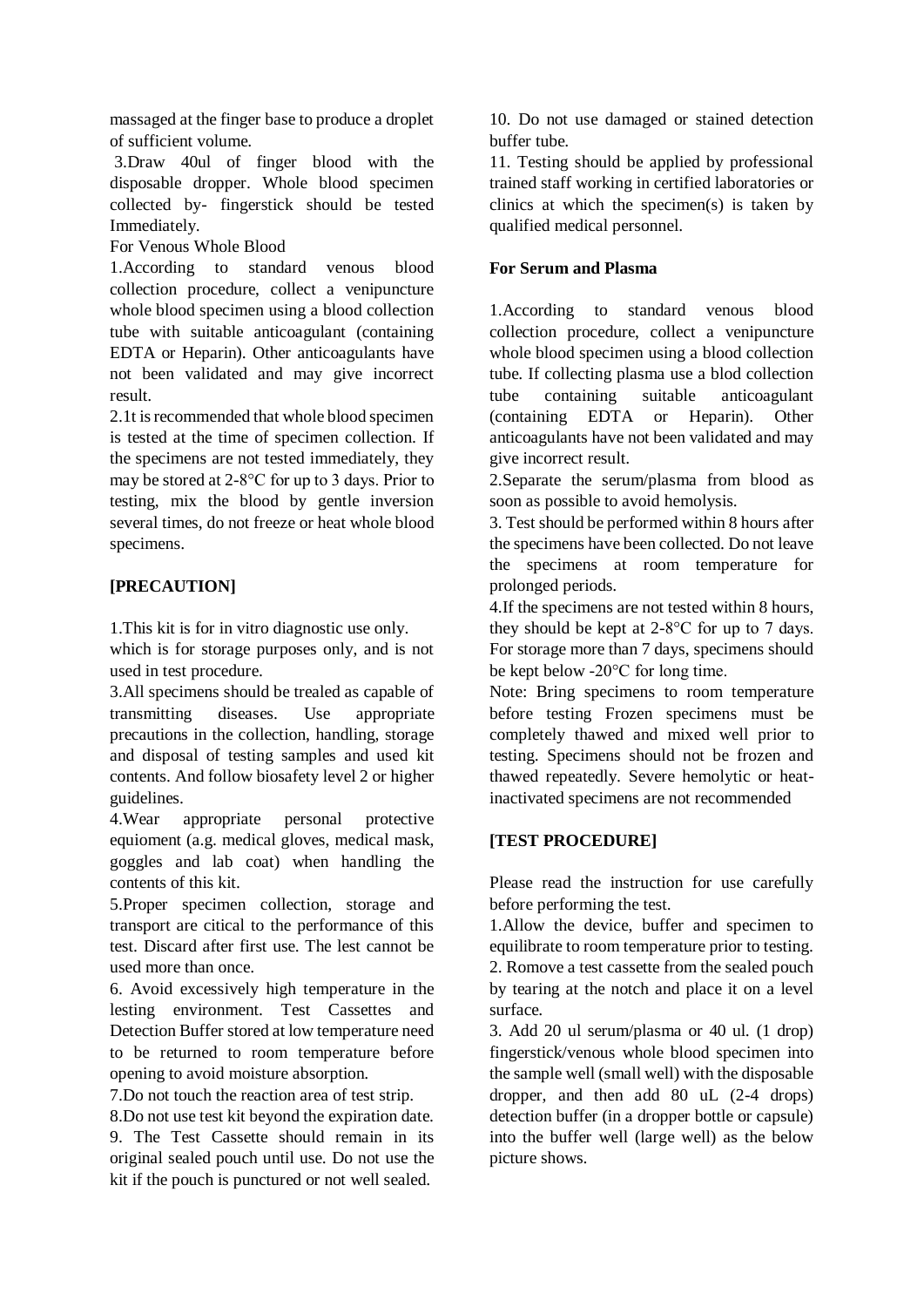4. As the test begins to work, you will see purple color move across the result window in the center of the test device. Wait for 15 minutes and read the results.

Note: Results after more than 30 minutes may be not accurate and should not be read.

5. The test result should be interpret by the physician along with clinical findings and other laboratory test results.

6. Disposal of the diagnostic: All secimens and the used kit has the infectious risk. The process of disposing the diagnostic must follow the local infectious disposal law or laboratory regulation.

7. If you have questions or suggestions during the use of this reagent, please contact the manufacturer.

#### **[MATERIAL]**

| Components | <b>Test Cassette</b>    |  |
|------------|-------------------------|--|
|            | <b>Detection Buffer</b> |  |
|            | Disposable              |  |
|            | <b>Droppers</b>         |  |
|            | IFU                     |  |
|            | <b>Sterile Lancet</b>   |  |
|            | Alcohol Pad             |  |

Each sealed pouches containing: 1 Test Cassette and 1 Desiccant Pouch

There are Three types of Detection Buffer: buffer in capsule (100ul/capsule) and buffer in a dropper bottle (2.5 mL/bottle) or (5.0 mL bottle)

Reactive ingredients of main components

The test cassette consists of test strip and plastic cassette. The test strip includes: nitrocellulose membrane, sample pad, conjugated pad, absorbent paper and PVC board. Nitrocellulose membrane is coated with RBD, goat anti-rat lgG polyclonal antibodies; Conjugate pad contains 2019-nCov recombinant antigen and rat IgG. Note: To ensure the accuracy of test results, components in different lots cannot be mixedused.

#### [RESULT INTERPRETATION]

Positive Result

Colored band appear at both test line (T) and control line (C). It indicates that the concentration of the 2019-nCoV RBD antibodies at or above the detection limit of the test.

Negative Result

Colored band appears only at control line (C). It indicates that the concentration of the 2019 nCoV RBD antibodies is zero or below the detection limit of the test.

Invalid Result

No visible colored band appear at control line after performing the test. The directions may not have been followed correctly. Pay particular attention to whether the sample volume is sufficient. It is recommended that the specimen be re-tested.

# **[QUALITY CONTROL]**

A procedural control is included in the test. A colored line appearing in the control region (C) is considered an internal procedural control. It confirms sufficient liquid volume, adequate membrane wicking and correct procedural technique.

Good laboratory practice recommends the use of the control materials.

## **[LIMITATIONS OF PROCEDURE]**

1.This reagent is designed to detect RBD antibodies against 2019-nCov in human whole blood, serum or plasma specimen.

2. The accuracy of the test depends on the specimen collection process. Improper specimen collection, improper specimen storage, or repeated freezing and thawing of the specimen will affect the test result.

3. This reagent is a qualitative assay. It is not designed to determine the quantitative concentration of 2019-nCoV RBD anibodies. If you need to test the quantitative concentration, please use the relevant professional instruments.

4. A positive result cannot completely rule out the risk of infection with the coronaviruses (2019-nCov).

5. Limited by the method of antibody test reagents, for negative test results, it is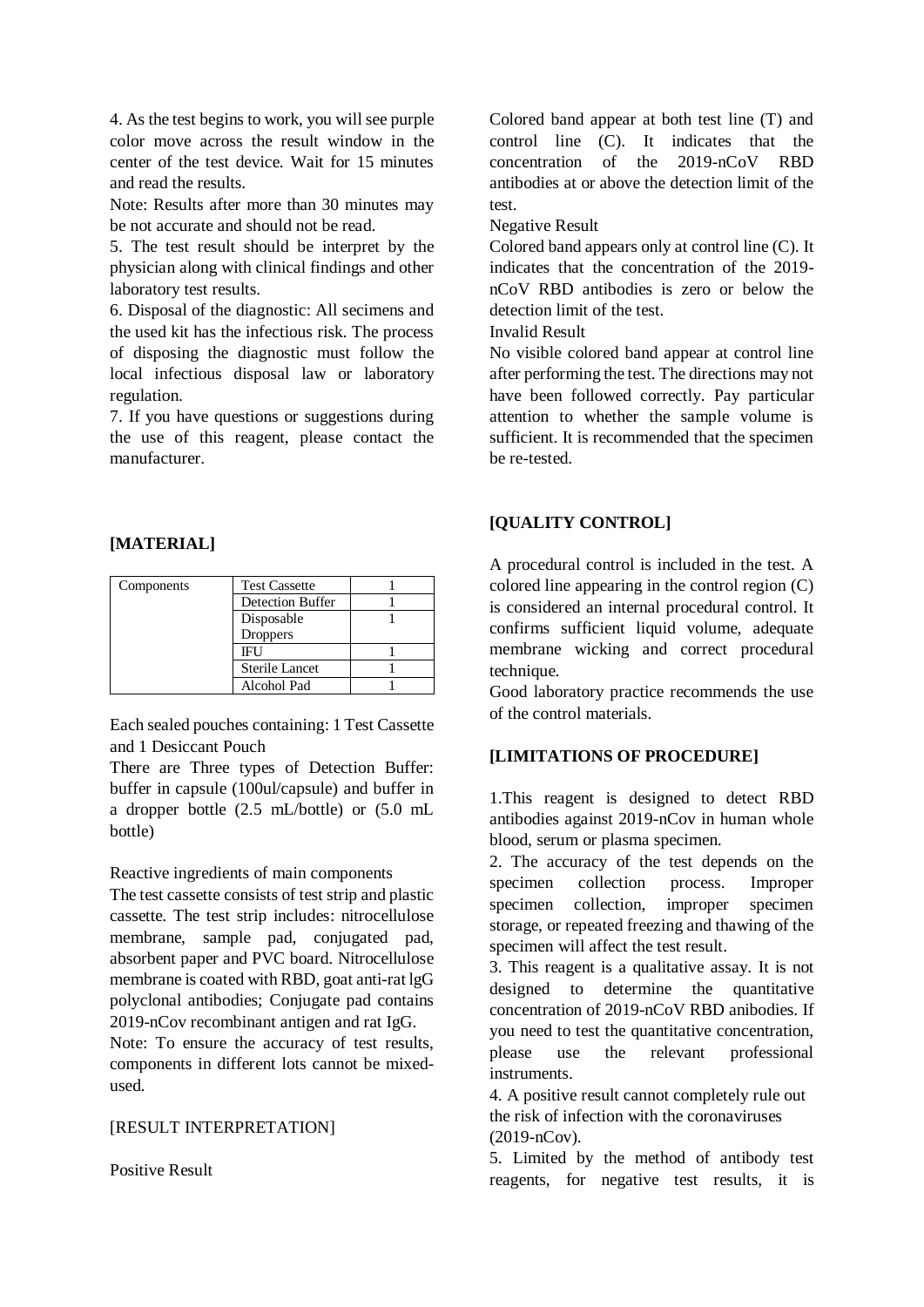recommended to use other methods for review and confirmation.

6. A negative result of this reagent can be caused by:

1) improper specimen collection, improper specimen transfer or handling, the antibodies titer in the specimen is too low

2) variations in viral genes may cause changes in antibodies determinants.

### **[PERFORMANCE CHARACTERISTICS]**

A. Sensitivity and Specificity/ Duyarlılık ve Özgüllük

A total of 238 samples retrospectively collected from 2019-nCoV PCR positive and negative individuals (65 positive and 173 negative) were tested with the 2019-nCoV Neutralizing Antibody Test Kit (Colloidal Gold). The sampling date of positive samples were both more than 7 days after diagnosis with PCR The performance of the kit was compared to the results of a nasopharyngeal or Oropharyngeal swab tested with a commercialized molecular assay.

| Method          |        |          | RT-qPCR  | Total |
|-----------------|--------|----------|----------|-------|
| $2019 - nCoV$   | Result | Positive | Negative |       |
| Neutralizing    | $^{+}$ | 62       |          | 63    |
| Antibody        | $(-)$  |          | 172      | 175   |
| <b>Test Kit</b> |        |          |          |       |
| (Colloidal      |        |          |          |       |
| Gold)           |        |          |          |       |
| Total           |        | 65       | 173      | 238   |

Sensitivity: 95.38% (95%Cl 87.29%-98.42%) Specificity: 99.42% (95%Cl 96.8% - 99.90%) Overall agreement 98.32% (95%Cl: 95.76%- 99.34%)

B. Correlation of test results to serum neutralization capacity/

The 2019-nCoV Neutralizing Antibody Test Kit (Colloidal Gold) was compared to The Pseudovirus Neutralization Assay. The following tables show the correlation between NtAb50" of Pseudovirus Neutralization Assay and results of the 2019-nCoV Neutralizing Antibody Test Kit (Colloidal gold)

| Method | Pseudovirus    | Total |
|--------|----------------|-------|
|        | Neutralization |       |
|        | Assav          |       |

|               |       |    | < 1:20 | 1:20<br>1.160 |    |
|---------------|-------|----|--------|---------------|----|
| $2019 - nCoV$ |       | 20 |        |               | 21 |
| Neutralizing  | $(+)$ |    | 6      | 24            | 31 |
| Antibody      |       |    |        |               |    |
| Kit<br>Test   |       |    |        |               |    |
| (Colloidal    |       |    |        |               |    |
| Gold)         |       |    |        |               |    |
| Total         |       | 21 |        |               | 52 |

\*NtAb50: Antibody titers resulting in 50% virus neutralization

| <b>Dilution Titer</b> | Result     | Result<br>Test                                                                                             |  |  |
|-----------------------|------------|------------------------------------------------------------------------------------------------------------|--|--|
|                       |            | Interpretation                                                                                             |  |  |
| < 1:20                | Negative   | Neutrolizing<br>antibodies for 2019-<br>nCoV are not detected<br>at 50% virus<br>neutralization            |  |  |
| $1.20 - 1:160$        | Low titer  | Low neutrolizing<br>antibodies for 2019-<br>nCoV are not detected<br>at 50% virus<br>neutralization        |  |  |
| >1:160                | High titer | High neutrolizing<br>antibodies for 2019-<br>nCoV are not detected<br>at $50\%$<br>virus<br>neutralization |  |  |

#### C. Cross reactivity/Çapraz reaktivite

Cross reaktivity of the 2019-nCoV Neutralizing Antibody Test Kit (Colloidal Gold) was evaluated using specimens containing the antibodies listed below. The results showed no cross reactivity with the following:

| virus<br>Parainfluenza   | pallidum<br>Treponema            |  |  |
|--------------------------|----------------------------------|--|--|
| antibodies               | antibodies                       |  |  |
| Influenza A antibodies   | <b>HIV</b> antibodies            |  |  |
| Influenza B antibodies   | EB virus antibodies              |  |  |
| Chlamydia pneumonia      | Meales virus antibodies          |  |  |
| antibodies               |                                  |  |  |
| Mycoplasma               | Cytomegalovirus                  |  |  |
| pneumoniae antibodies    | antibodies                       |  |  |
| Adenovirus antibodies    | Enterovirus<br>71<br>type        |  |  |
|                          | antibodies                       |  |  |
| syncytial<br>Respiratory | Mumps antibodies                 |  |  |
| virus antibodies         |                                  |  |  |
| surfece<br>Hepatit<br>B  | Varicella-zoster<br><b>VITUS</b> |  |  |
| antibodies               | antibodies                       |  |  |
| C<br>Hepatit<br>virus    |                                  |  |  |
| antibodies               |                                  |  |  |

#### D. Interference

The test result of 2019-nCoV Neutralizing Antibody Test Kit (Colloidal Gold) were not be interfered with the substance at the following concentration: